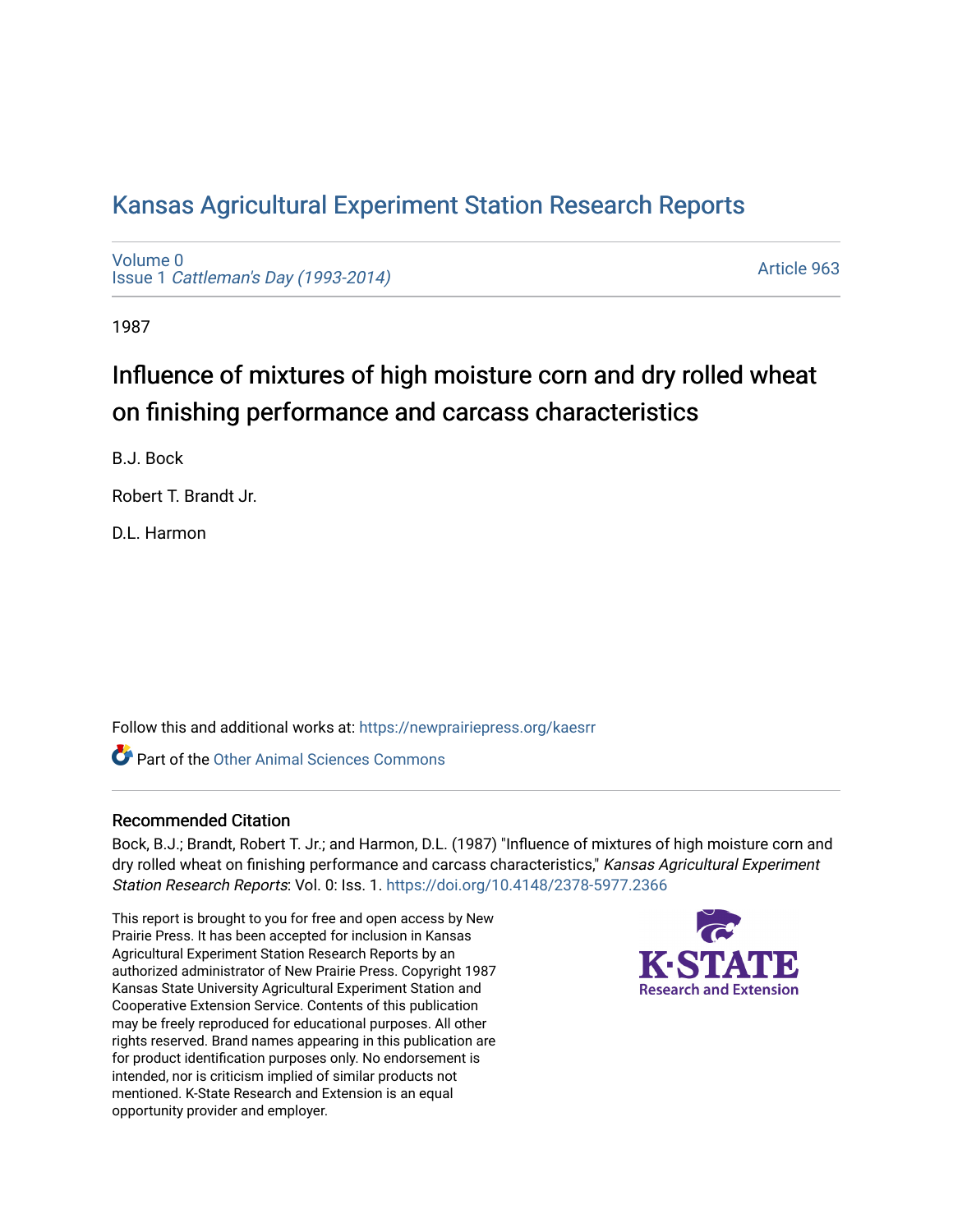### Influence of mixtures of high moisture corn and dry rolled wheat on finishing performance and carcass characteristics

#### Abstract

Dry rolled wheat and high moisture corn were fed singly and in three combinations in a 132-day finishing trial. Daily gain, feed intake, and final live weight were greatest on the 75% corn:25% wheat diet. Feed efficiencies and carcass characteristics were not affected by grain combination. Daily gain and feed intake tended to decrease as percentage of wheat in the diet increased above 25%.

#### Keywords

Cattlemen's Day, 1987; Kansas Agricultural Experiment Station contribution; no. 87-309-S; Report of progress (Kansas State University. Agricultural Experiment Station and Cooperative Extension Service); 514; Beef; Corn; Dry rolled wheat; Performance; Carcass characteristics

#### Creative Commons License



This work is licensed under a [Creative Commons Attribution 4.0 License](https://creativecommons.org/licenses/by/4.0/).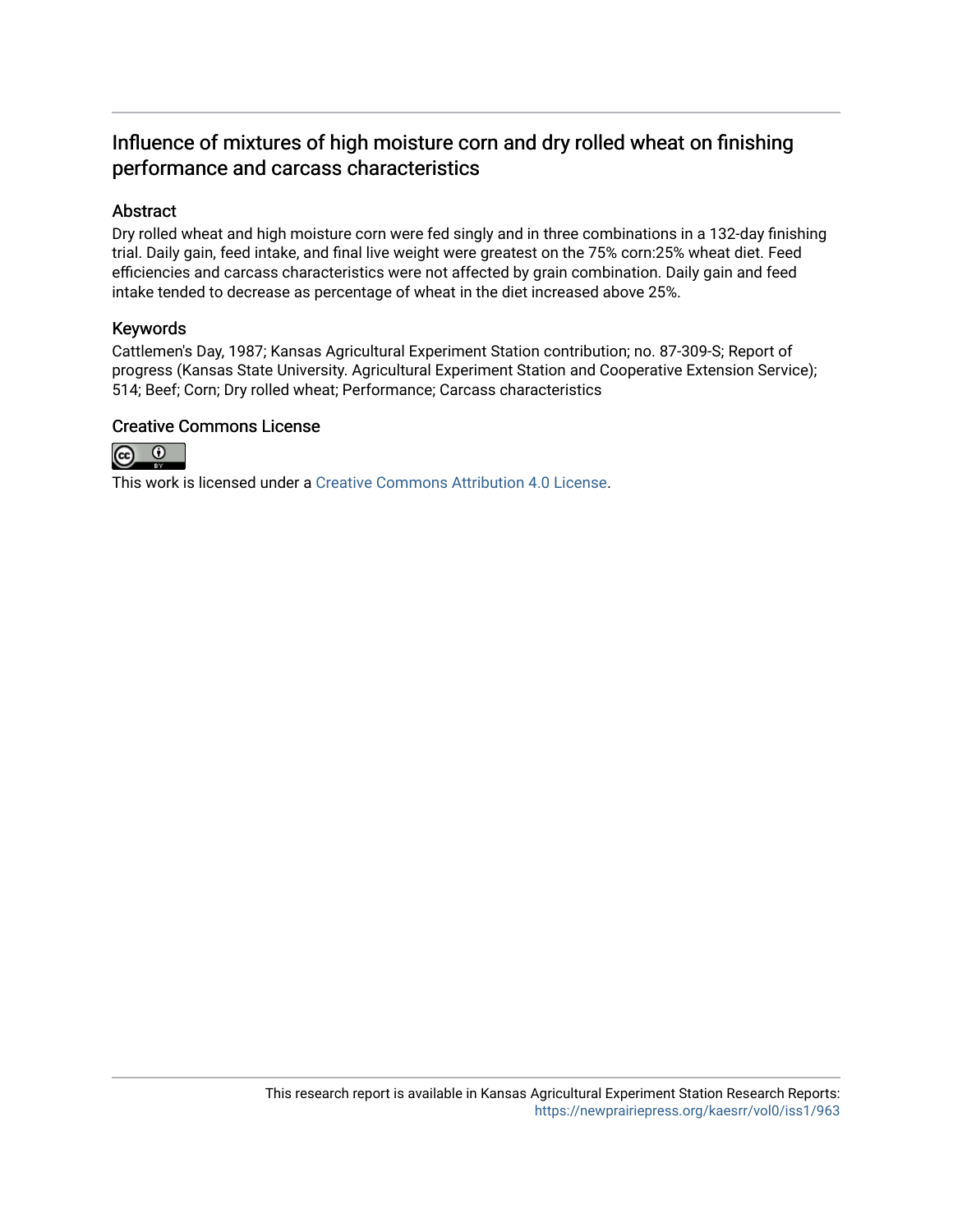Influence of Mixtures of High Moisture Corn and Dry Rolled Wheat on Finishing Performance and Carcass Characteristics<sup>1</sup>



B.J. Bock, R.T. Brandt, Jr.<sup>2</sup> and D.L. Harmon

#### Summary

Dry rolled wheat and high moisture corn were fed singly and in three combinations in a 132-day finishing trial. Daily gain, feed intake, and final live weight were greatest on the 75% corn:25% wheat diet. Feed efficiencies and carcass characteristics were not affected by grain combination. Daily gain and feed intake tended to decrease as percentage of wheat in the diet increased above 25%.

#### Introduction

Low prices make wheat attractive in cattle finishing diets. Since it is so highly fermentable, cattlemen have believed that no more than 50% wheat could be fed in a finishing diet without causing acidosis. Ionophores have helped relieve this problem. Other methods may be used to improve wheat utilization; one is combining wheat with a slower fermenting grain, such as corn or grain sorghum. Combining grains with differing fermentation rates has led to associative effects; the combination will outperform either grain alone. However, the combination to obtain the greatest associative effect is not known. We explored the feeding value of different high moisture corn and dry rolled wheat combinations with respect to finishing performance and carcass merit.

#### **Experimental Procedure**

Ninety large frame crossbred steers averaging 804 lbs. and purchased from one ranch in Nocona, Texas, were fed 132 days on five different finishing diets at the Southwest Kansas Branch Experiment Station. Upon arrival, the steers were branded, implanted with Compudose®, dewormed with Ivomec®, and given modified live IBR, PI3, BVD, and seven-way Clostridium vaccines. Animals were allotted to pens by weight and breed type, six steers per pen. Each diet was replicated in three pens. High moisture corn (HMC) and dry rolled hard red winter wheat (DRW) were blended as follows and incorporated in 90% concentrate diets: 1) 100HMC, 2) 75HMC:25DRW, 3) 50HMC:50DRW, 4) 25HMC:75DRW, and 5) 100DRW (Table 3.1). The wheat (TAM 105) was coarsely dry-rolled prior to feeding. The high moisture corn was coarsely ground prior to ensiling and had a final moisture content of 28%. Animals were individually weighed before feeding, every 28 days. Two consecutive daily weights were used for initial and final weights. Steers were fed once daily.

The cooperation of Brookover Ranch Feedyard, Inc. was greatly appreciated. 250uthwest Kansas Branch Station.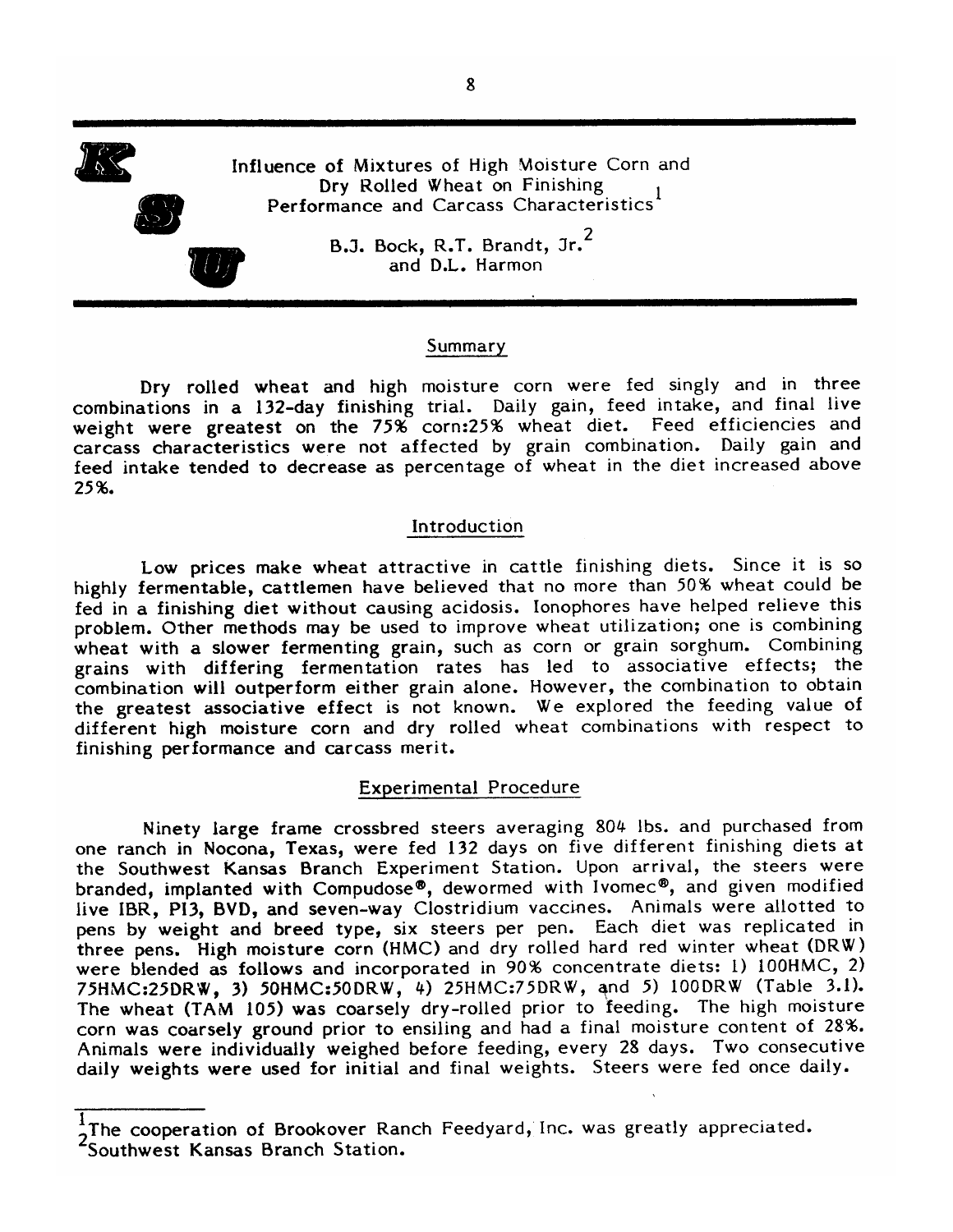#### Results and Discussion

Performance data are shown in Table 3.1. Final live weights on the 75HMC:25DRW diet were greater (P<.05) than liveweights on diets containing 50 and 75% wheat. Average daily gain did not differ significantly between diets from day 0 to day 26 (not shown in table). However, from day 27 through 57, average daily gain for the steers consuming the 75HMC:25DRW diet increased in comparison to steers on all other diets (P<.01). The trend continued for the remainder of the feeding period (day 57 to 132); however, the differences were not statistically significant. Over the entire 132-day feeding period, average daily gains were greater for the animals on the 75HMC:25DRW than for those on the diets<br>containing 50 and 75% wheat (P<.05). Similarly, the 75HMC:25DRW intake was greater (P<.05) than intake of diets containing 50% or more dry rolled wheat. These differences were exhibited through all 28-day feeding periods and overall. Feed per pound of gain did not differ significantly. However, animals on 100 HMC and 75 HMC diets tended to be more efficient.

Carcass characteristics were similar across all treatments, except for hot carcass weight (Table 3.2), which paralleled the final live weights as expected. Research is in progress to determine the cause of the positive associative effects of the 75HMC:25DRW mixture, as well as the negative associative effects of the 50HMC and 25HMC diets.

| Ingredient                          | <b>100 HMC</b> | <b>75 HMC:</b><br>25 DRW | <b>50 HMC:</b><br>50 DRW | <b>25 HMC:</b><br>75 DRW | 100 DRW |
|-------------------------------------|----------------|--------------------------|--------------------------|--------------------------|---------|
| High moisture corn                  | 80.0           | 60.0                     | 40.0                     | 20.0                     |         |
| Dry rolled wheat                    | 0              | 20.0                     | 40.0                     | 60.0                     | 80.0    |
| Chopped alfalfa hay                 | 5.5            | 5.5                      | 5, 5                     | 5.5                      | 5.5     |
| Corn silage                         | 5.5            | 5.5                      | 5.5                      | 5.5                      | 5.5     |
| Blended molasses,                   | 4.5            | 4.5                      | 4.5                      | 4.5                      | 4.5     |
| Corn supplement <sup>T</sup>        | 4.5            | 3.4                      | 2.25                     | 1.1                      | 0       |
| Wheat supplement                    | Ω              | 1.1                      | 2.25                     | 3.4                      | 4.5     |
| Net energy (gain),<br>Mcal/100 lbs. | 60.7           | 60.9                     |                          | 61.3                     | 61.5    |

Table 3.1. Composition of High Moisture Corn (HMC) and Dry Rolled Wheat (DRW) Mixtures<sup>1,2</sup>

 $\frac{1}{2}$  Dry matter basis.

 $\frac{2}{3}$  Formulated to contain 11.5% CP, .7% Ca, .46% P and .69% K.

Contained 65% corn steep liquor, 30% cane molasses and 5% whey.

Contained 38.8% ground corn, 16.7% urea, 1.1% trace minimals, .7% Vitamin A, D, & E, 4.2% salt, 1% tallow, 26.8% limestone, 10.3% dicalcium phosphate, and Bovatec (30 g/ton of total diet).

Same as corn supplement except 62.9% ground corn, .5% urea, 29.3% limestone, and 0% dicalcium phosphate.